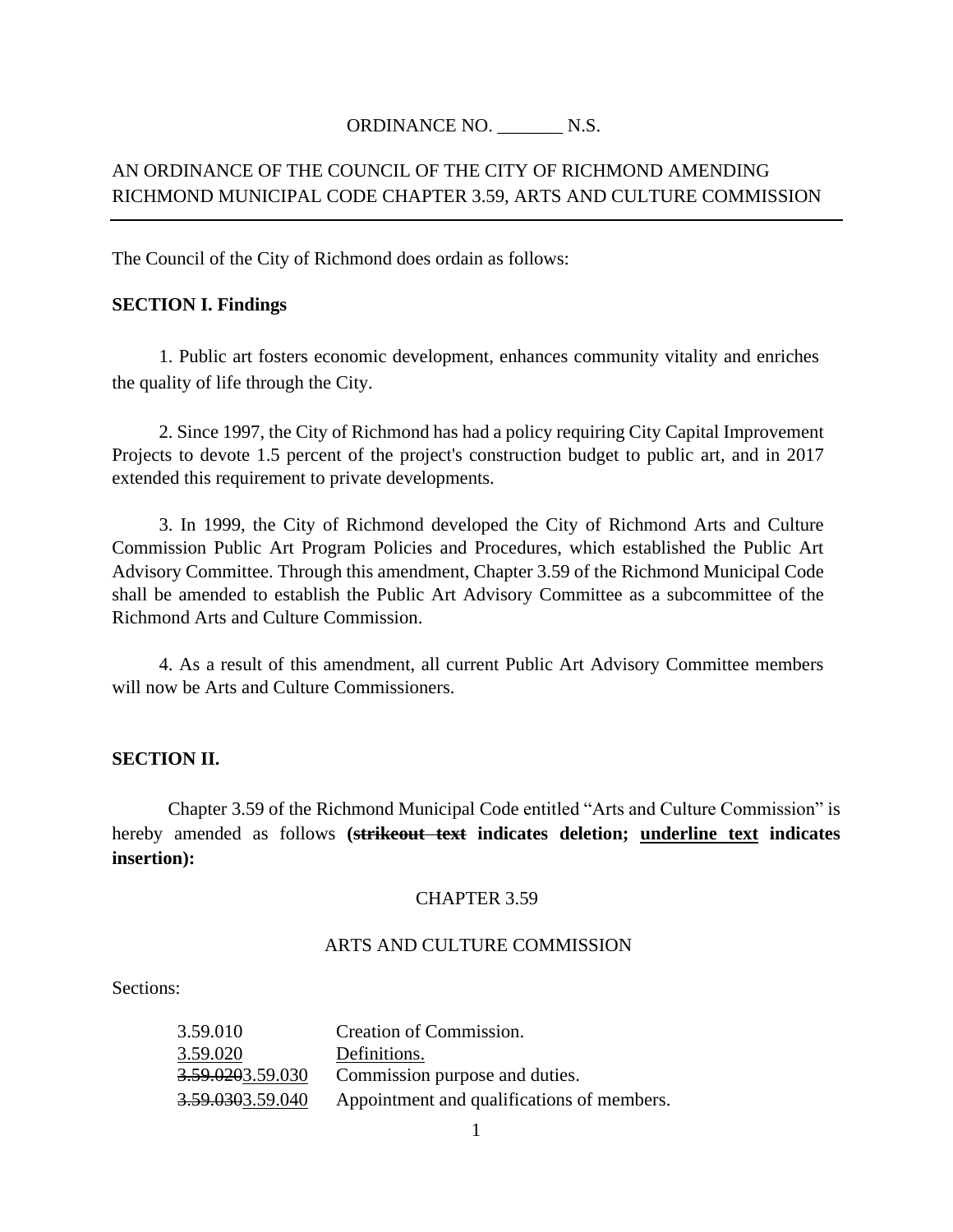| 3.59.0403.59.050 | Terms of office.                              |
|------------------|-----------------------------------------------|
| 3.59.0503.59.060 | Officers.                                     |
| 3.59.0603.59.070 | Meetings.                                     |
| 3.59.0703.59.080 | Rules and records.                            |
| 3.59.0803.59.090 | Absence from meetings.                        |
| 3.59.100         | Public Art Advisory Committee.                |
| 3.59.0903.59.110 | Relations with city departments and agencies. |

### 3.59.010 - Creation of Commission.

There is created an Arts and Culture Commission.

### 3.59.020 - Definitions.

- (a) "Artist" means an individual generally recognized by critics and peers as a professional practitioner of the visual, performing, or literary arts, as judged by the quality of that professional practitioner's body of work, educational background, experience, performances, commissions, exhibition record, publications, and production of Artwork. For the purposes of this Chapter, "Artist" shall not include: (i) persons primarily working in the professional fields of architecture, engineering, design or landscaping; (ii) an employee or relative of the Private Development project architect, landscape architect, engineer or project manager; (iii) any person with a business interest in a Private Development project or with respect to individuals or entities serving as project architects, landscape architects, engineers or project managers; or (iv) a relative of or anyone with a financial interest with respect to an individual or entity serving on an art Selection Panel for the Private Development project.
- (b) "Artwork" that may be used to satisfy the requirements of this Chapter includes, but is not limited to, the following:
	- (1) Sculpture: Of any material or combination of materials; freestanding, wallsupported, suspended, mounted, installed, kinetic, electronic, or mechanical.
	- (2) Murals or paintings: Made of any material or variety of materials including traditional or non-traditional materials and means.
	- (3) Earthworks, neon, glass, organic materials (i.e., fiber, clay, wood, etc.), mosaics, photographs, prints, books, literary and performing arts, calligraphy, found objects, any combination of media, including audio, video, film, DVD, holographic or computer-generated technologies, or other genres currently known or which may come to be known at the sole discretion of the City.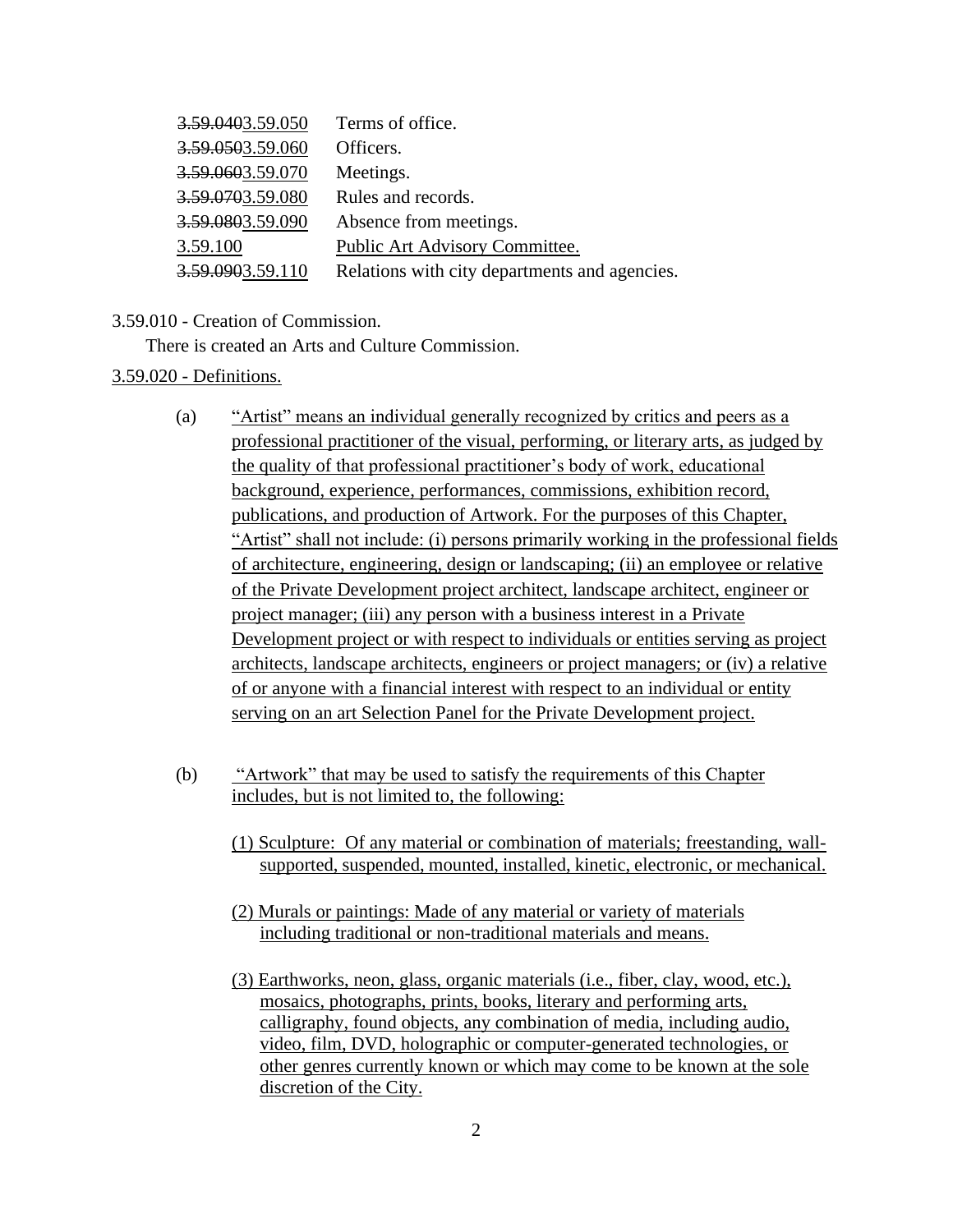- (4) Artwork may be permanent, temporary, fixed, or portable; may be an integral part of a building, facility, or structure; and may be integrated with the work of other design professionals.
- (5) For the purposes of this Chapter, the following, unless specified or designed by an Artist, are not considered Artwork:
	- (i) Reproductions, by mechanical or other means, of original Artwork; however, limited editions controlled by the Artist, or original prints, cast sculpture, or photographs, may be included.
	- (ii) Decorative, ornamental, or functional elements that are not designed by an Artist.
	- (iii) Elements generally considered to be components of architecture or landscape design, such as vegetative materials, pools, paths, benches, receptacles, fixtures, planters, etc., which are not designed by an Artist.
	- (iv) Art objects that are mass-produced, ordered from a catalog, or of standard design (such as benches or fountains), directional items or other functional elements such as graphics, signage, or maps.

(v) Corporate logos.

- (c) "Arts and Culture Manager" means the City of Richmond's Arts and Culture Manager, or a designee of the Arts and Culture Manager, who is the head of the Arts and Culture Division in the Richmond City Manager's Office, Economic Development.
- (d) "City Capital Improvement Projects" means any capital improvement project, construction project, or tenant improvement project with a budget or anticipated costs of \$300,000 or more, including any acquisition, leasing, rental, construction or remodeling of any building, structure, park, utility, street, sidewalk, or parking facility, or any other type of capital project or any portion thereof within the geographical limits of the City, paid for wholly or in part by the City or by any board, commission, agency or department of the City.
- (e) "City Property" means any property owned by the City of Richmond, which may include, but is not limited to, City-owned buildings, facilities, structures, plazas, and parks. For purposes of this Chapter, this definition shall not include the City's right-of-way.
- (f) "Commission" or "Arts and Culture Commission" means the City of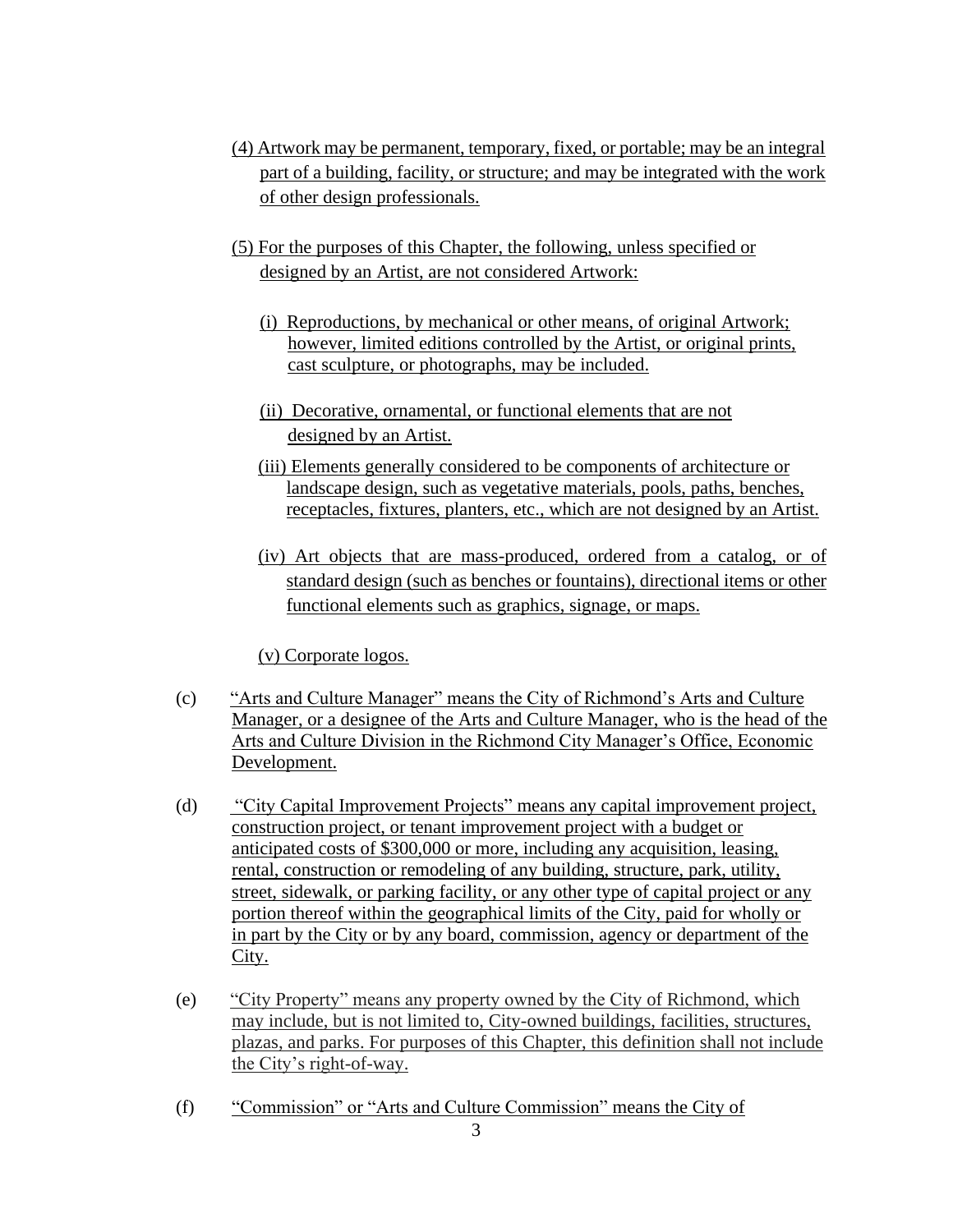Richmond Arts and Culture Commission (and by extension the Public Art Advisory Committee, a subcommittee of the Richmond Arts and Culture Commission), established by this Chapter.

- (g) "Private Developer" means any person or entity that is financially and legally responsible for the planning, development and construction, or maintenance and operation of a Private Development project.
- (h) "Private Development" means a building project that is funded by private funds, except where a Private Developer is in partnership with the City.
- (i) "Public Art" means any Artwork installed on, placed in, or integrated into or about publicly accessible places, which shall include, but not be limited to:
	- (1) City-owned property, buildings, or facilities;
	- (2) City parks, or other areas designated as a public area, lobby, or public assembly area;
	- (3) The site of a City Capital Improvement Project;
	- (4) Private Development project that is located in a place accessible to the general public for two weeks or more;
	- (5) Non-City property if the Artwork is installed or financed, either wholly or in part, with City funds or grants procured by the City.
- (j) "Public Art Master Plan" or "Master Plan" means a plan which identifies specific Public Art projects to be accomplished with the City's Public Art allocations.
- (k) "Public Art Appropriation for Capital Improvement Projects" is a program of the City Manager's Office, Arts and Culture Division, as further defined and discussed in 06.50.020 of the Richmond Municipal Code.
- (l) "Public Art Program" means a program of the City Manager's Office, Economic Development, Arts and Culture Division addressing matters of Public Art in the City and administered by Chapter 6.50 of the Richmond Municipal Code.
- (m) "Public Art Policies and Procedures" means the Public Art policies and guidelines adopted by the City Council, consistent with Chapter 06.50 of the Municipal Code.
- (n) "Selection Panels" means ad-hoc panels assembled for specific Public Art projects. The role of the selection panel is to assist the Public Art Program in identifying qualified artists to be considered for a Public Art project commission. A Selection Panel shall be comprised of a minimum of three members, shall always be an odd number, and shall include at least one Artist or arts professional (curator, educator, etc.) and one representative of the neighborhood in which the Artwork will occur.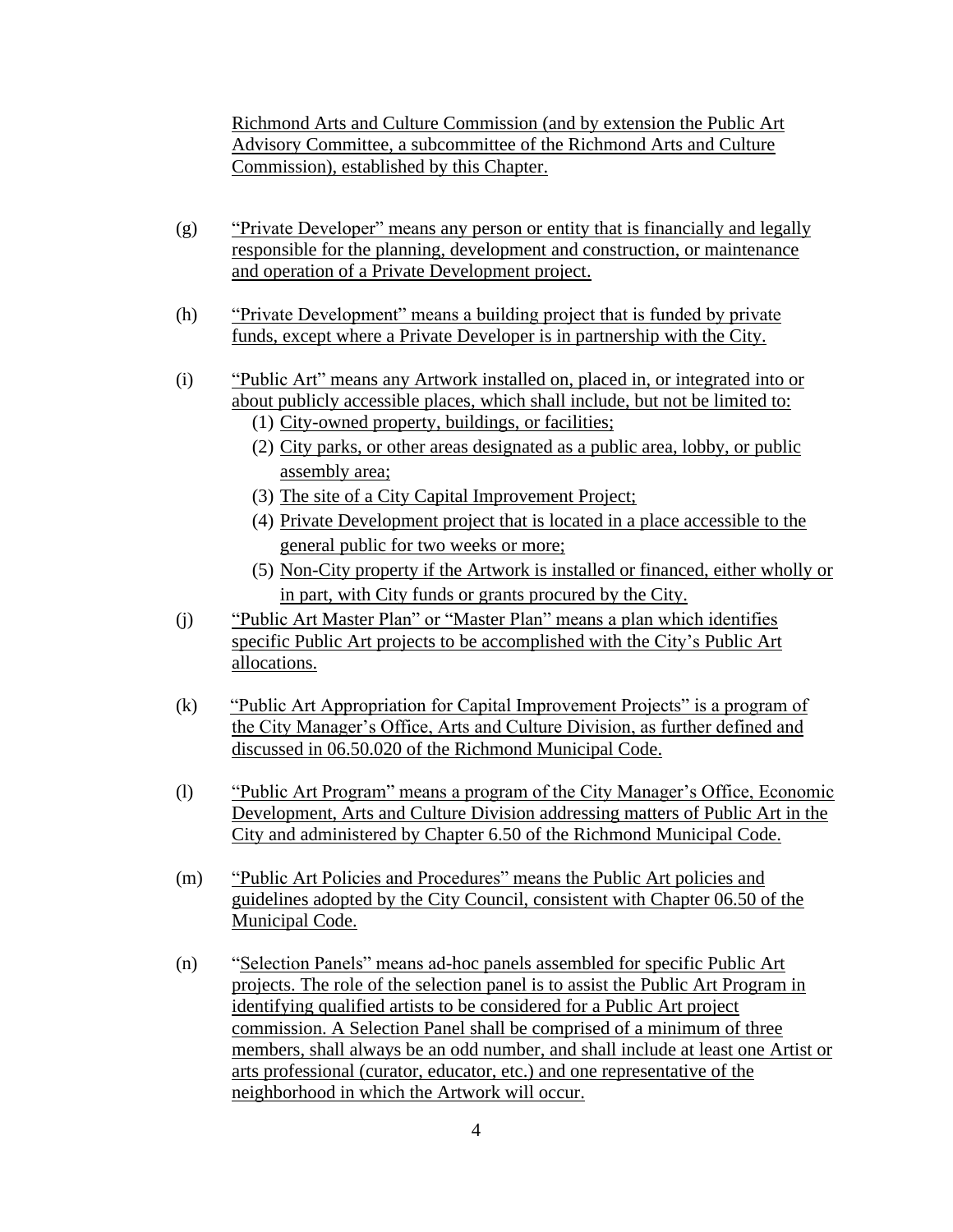3.59.0203.59.030 - Commission purpose and duties.

The purpose of the Commission is to promote and encourage the development of and interest in the fine-visual and performing arts, and to act in an advisory capacity to the City concerning its artistic and cultural development and the preservation of Richmond's heritage. The duties of the Commission shall be as follows:

- (a) Advise the City Council on all art-related issues;
- (b) Evaluate the resources and needs of local arts organizations;
- (c) Facilitate communication and cooperation among art groups;
- (d) Pursue ways to increase funding and resources for the arts in the City of Richmond, including but not limited to, by soliciting funds for Public Art from foundations, corporations, public agencies, and other appropriate sources;
- (e) Cooperate with existing public and private agencies to develop programs to further the development and public awareness of the visual fine and performing arts reflecting the cultural diversity and historical resources of the City of Richmond;
- (f) Disseminate information concerning arts and cultural programs in the City of Richmond;
- (g) Recommend policies and advise the City concerning the receipt or purchase of aArtwork to be placed on municipal property;
- (h) Recommend needed changes in laws, legislation, and policies needed to promote the aesthetic, cultural development and historical preservation of the City;
- (i) Be available to cCity departments, when appropriate, to advise on arts, cultural and historical issues;
- (j) Administer and coordinate the Neighborhood Public Art mini-grant program designated to stimulate arts and culture in the City, help emerging Artists of all ages and ethnicities, and fund local visual, literary and performing arts projects, as further described in the Public Art Policies and Procedures;
- (k) Administer and coordinate the appointment of a Richmond Poet Laureate who provides a focus for the appreciation and dissemination of poetry in the City, promotes the appreciation and knowledge of poetry among our youth, and acts as a spokesperson for the growing number of poets and writers in the City;
- (l) Advise the City in matters pertaining to the quality, quantity, scope, and style of Public Art;
- (m) Periodically review the Public Art Appropriation for Capital Improvement Projects with the Arts and Culture Manager and such other members of the City staff as may be appropriate for inclusion of Artwork in various projects;
- (n) Advise the City regarding the amounts to be expended on Public Art;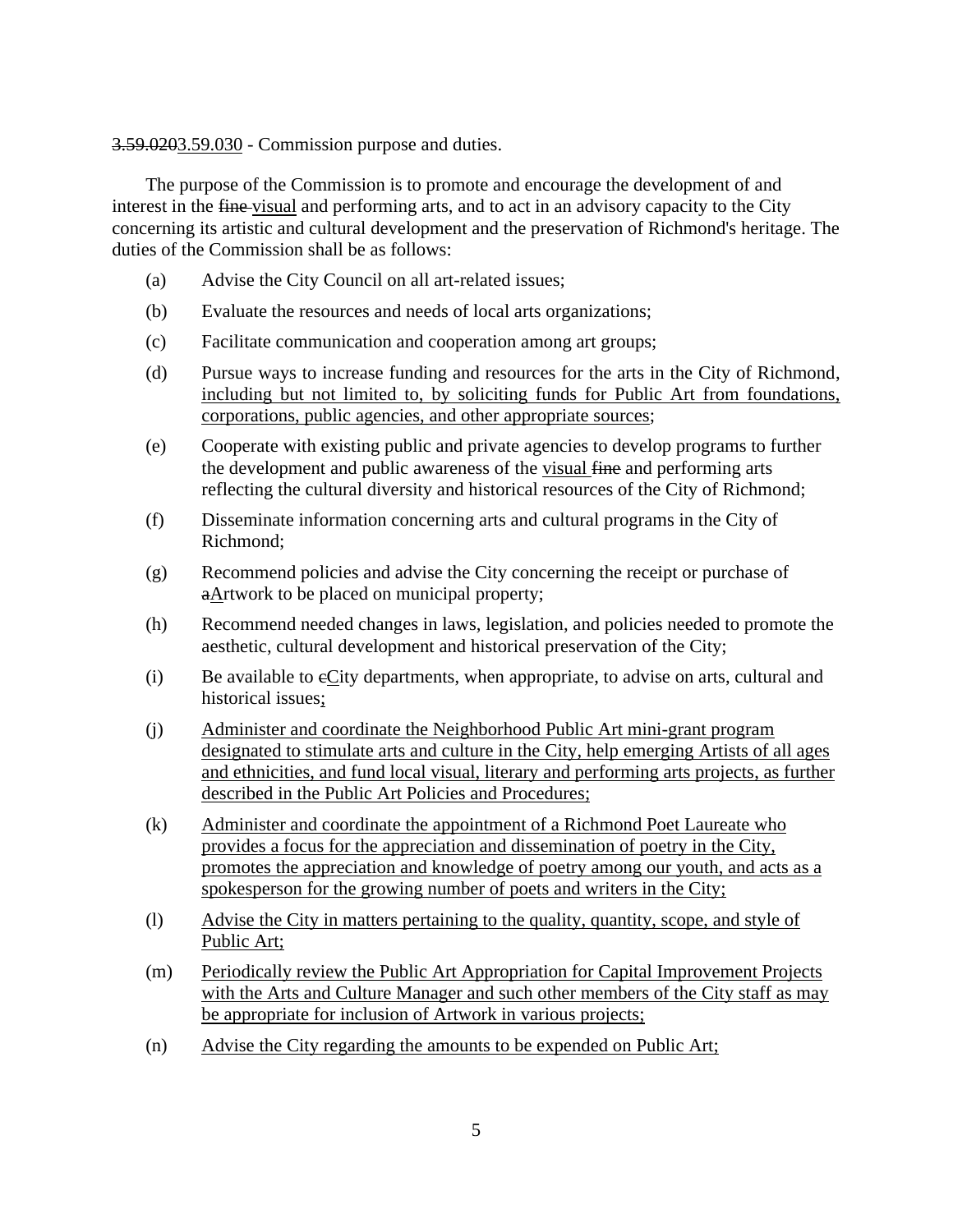- (o) Review and approve plans and proposals for the installation of Public Art in the City, including for City Capital Improvements Projects (RMC 06.50.020) and Private Development Projects (RMC 06.50.30);
- (p) Review the inventory of Public Art and advise the City in matters pertaining to the maintenance, placement, alteration, sale, transfer, ownership, and acceptance or refusal of donations of, and other matters pertaining to Public Art;
- (q) Advise and assist private property owners who desire such advice and assistance regarding the selection and installation of Artwork to be located on their private property in the public view;
- (r) Act as a liaison between local Artists and private property owners desiring to install Artwork on their private property in public view;
- (s) Give recognition to, and maintain an inventory of, Artwork in the public view when reasonably feasible;
- (t) Endeavor to preserve Artwork in the public view through agreements with the property owner and/or the Artist;
- (u) Recommend Public Art projects and budgets, in the form of a Public Art Master Plan developed with the Arts and Culture Manager, to the City Council;
- (v) Review and recommend to the City Council the acceptance or rejection of all proposed gifts or loans of Artwork to the City, and make recommendations for the lending of City-owned Artwork to other organizations or institutions; and
- (w) Perform such other duties and undertake such other responsibilities as the City Council may direct from time to time.

3.59.0303.59.040 - Appointment and qualifications of members.

The Commission shall consist of fifteen  $(15)$  eleven  $(11)$  members who are intended to reflect the demographic, cultural, social, and professional diversity of the City and who shall not be officers or employees of the City of Richmond and who shall be appointed by the Mayor with the concurrence of the City Council. Any vacancies on the Commission shall be filled by appointment by the Mayor with the concurrence of the City Council for a full-term as defined in 3.59.050 below. for the unexpired portion of the term of the appointee's predecessor. A majority of the appointees shall be residents of the City of Richmond, to maintain a balance of all the arts disciplines, and a majority of the members shall be professional artists, arts educators or arts administrators, and one local historian, with a commitment to public accessibility to the arts. There shall be at least a minimum of two years between serving on the Commission and compensation from the City for services.

### 3.59.0403.59.050 - Terms of office.

The term of each member of the Commission shall be for four years. A full term shall be defined as four (4) full years from the appointment date by the City Council. Terms shall be staggered to ensure a degree of continuity.<del>; provided, however, that of the members first</del> appointed, four shall serve for a term of two years; four shall serve for a term of three years, and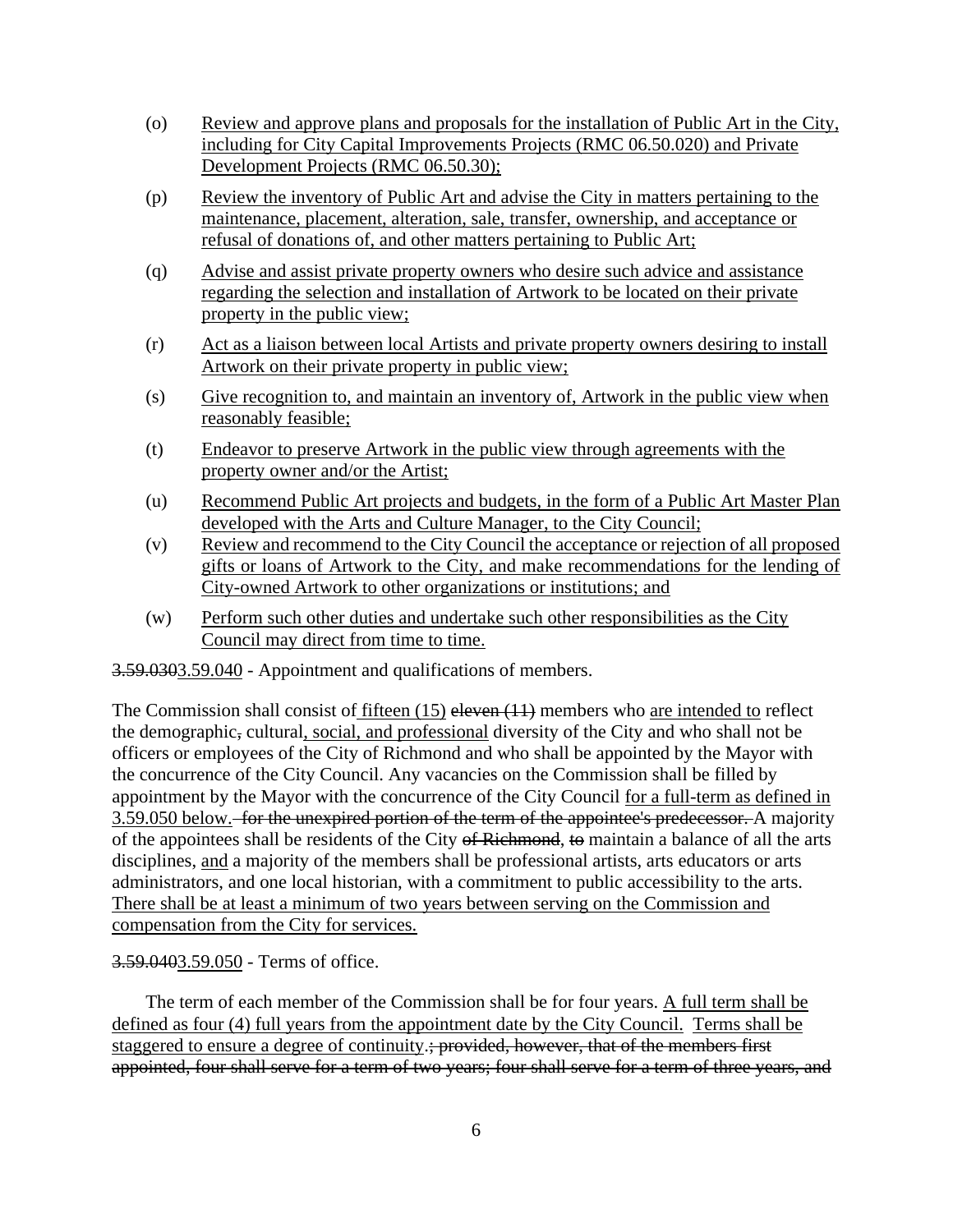three shall serve for a term of four years. No member shall serve for more than two consecutive full terms.

### 3.59.0503.59.060 - Officers.

The Commission shall <del>meet within thirty days after their appointment by the Mayor and the</del> City Council and from their own number elect a chairperson and vice-chairperson. Said officers shall serve for a period of two (2) full years from the appointment date one years with a maximum of two (2) consecutive terms per office. In the case of a vacancy in the position of the chairperson or vice-chairperson, the Commission shall elect a successor who shall serve for the balance of the predecessor's term. The Commission shall appoint a secretary who may be, but need not be, a member of the Commission.

#### 3.59.0603.59.070 - Meetings.

The Commission shall fix the time and place of regular meetings of the Commission which shall be not less frequent than once each month. All meetings of the Commission shall be open to the public. A majority of the currently serving members of the Commission shall constitute a quorum for the conduct of business. If a quorum is present, a majority of the votes cast is sufficient for the adoption of any motion.

#### 3.59.0703.59.080 - Rules and records.

The Commission shall adopt rules, subject to the approval of the Arts and Culture Manager, for the transaction of the business of the Commission, which rules shall, among other things, include the term of the secretary of the commission, the manner of calling and giving notices of special meetings and hearings, and the appointment and powers of standing committees. The cCommission shall keep records which shall be open to the public of its resolutions, transactions, motions, orders, findings and determinations. There shall be a ten (10) business days notice to the Arts and Culture Manager for placing an agenda item for a Commission meeting.

3.59.0803.59.090 - Absence from meetings.

The absence of any member of the eCommission from more than three regularly scheduled meetings of the cCommission within any twelve-consecutive- month period shall constitute an automatic resignation from the cCommission. Such a resignation shall not, however, disqualify an individual from subsequently being appointed to the same or any other eCity commission or board. In the event of any such resignations, the vacancy shall be filled by appointment for a fullterm as defined in 3.59.050 for the unexpired portion of the term of the appointee's predecessor in the manner prescribed in Section 3.59.0430.

3.59.100 - Public Art Advisory Committee.

The Public Art Advisory Committee (PAAC) shall be established as a subcommittee of the Commission.

The PAAC shall be composed of a maximum of seven (7) Arts and Culture commissioners. The PAAC members are intended to reflect the demographic, cultural, social, and professional diversity of the City.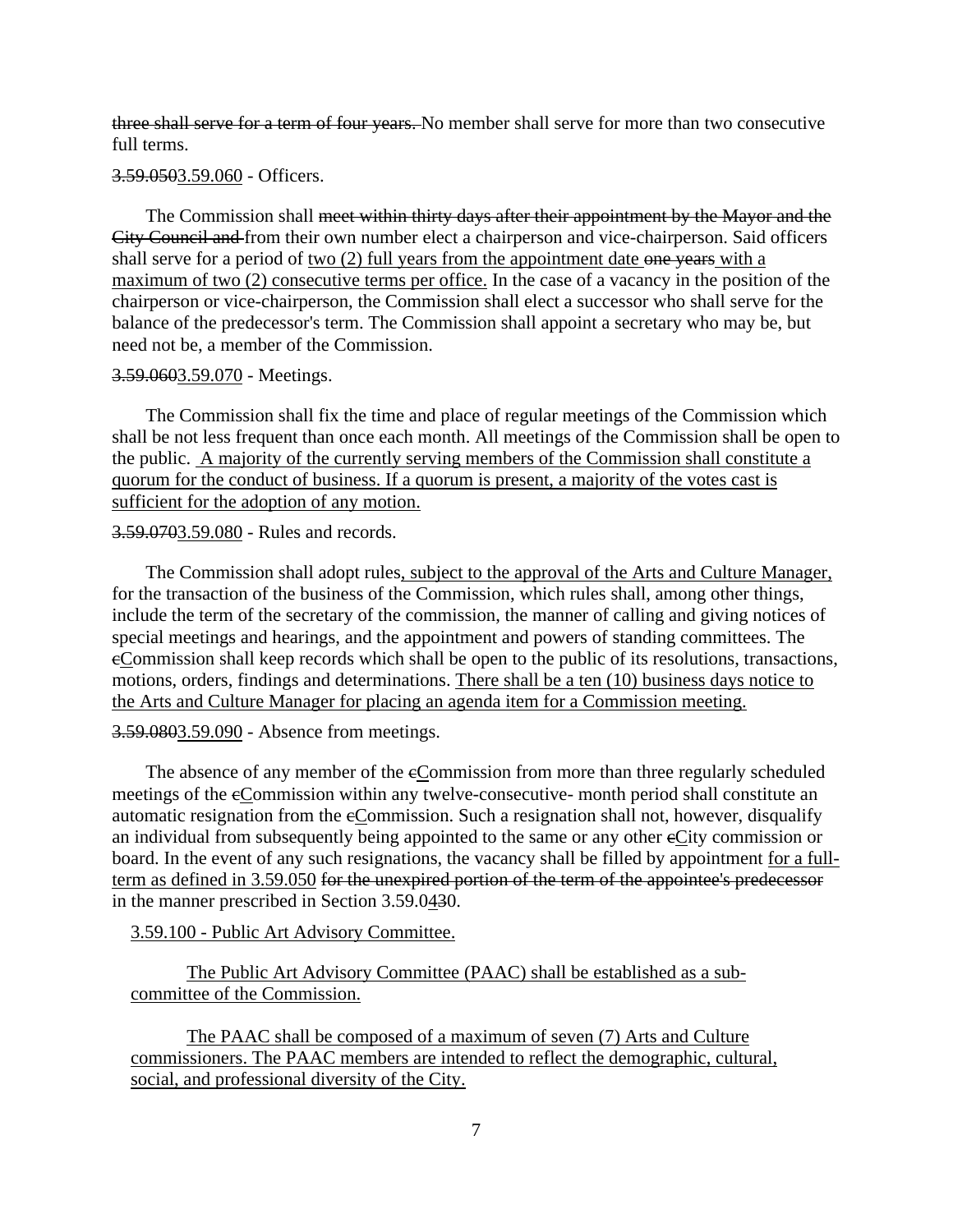### The PAAC shall:

- a. Recommend Public Art policies and procedures to the Commission;
- b. Recommend Public Art projects and budgets, in the form of a Public Art Master Plan developed with the Arts and Culture Manager, to the Commission;
- c. Review proposals for Public Art in a Private Development, as recommended by Selection Panels, and forward a recommendation to the Commission;
- d. Review proposals for Public Art acquisitions, as recommended by Selection Panels, and forward a recommendation to the Commission;
- e. Review and recommend to the Commission the acceptance or rejection of all proposed gifts or loans of Artwork to the City, and make recommendations for the lending of City-owned Artwork to other organizations or institutions; and
- f. Serve as community liaisons and provide advocacy for the Public Art Program and its activities in all of the City.

3.59.0903.59.110 - Relations with city departments and agencies.

So far as practicable and subject to the approval of the Ceity M<del>ma</del>nager, the services of all other Ceity departments and agencies shall be made available by their respective heads to the Ceommission for the purpose of carrying out the responsibilities of thesaid Ceommission. The Ceity aAttorney may assign legal counsel to assist the eCommission in the conduct of its business.

**SECTION III. Severability.** If any section, subsection, subdivision, paragraph, sentence, clause or phrase of this Ordinance is for any reason held to be unconstitutional or invalid, such a decision shall not affect the validity of the remaining portions of this Ordinance. The City Council hereby declares that it would have passed each section, subsection, subdivision, paragraph, sentence, clause or phrase of this ordinance irrespective of the unconstitutionality or invalidity of any section, subsection, subdivision, paragraph, sentence, clause or phrase.

**SECTION IV. CEQA.** This Ordinance is not a project under the requirements of the California Environmental Quality Act, together with related State CEQA Guidelines (collectively, "CEQA") because the adoption of this ordinance is not an activity that has the potential for a direct physical change or reasonably foreseeable indirect physical change in the environment; and a project does not include the creation of a government funding mechanism that does not involve any commitment to any specific project (CEQA Guidelines section 15378). In the event that this Ordinance is found to be a project under CEQA, it is subject to the CEQA exemption contained in CEQA Guidelines section 15061(b)(3) because it can be seen with certainty to have no possibility of a significant effect on the environment. CEQA applies only to projects which have the potential of causing a significant effect on the environment. Where it can be seen with certainty that there is no possibility that the activity in question may have a significant effect on the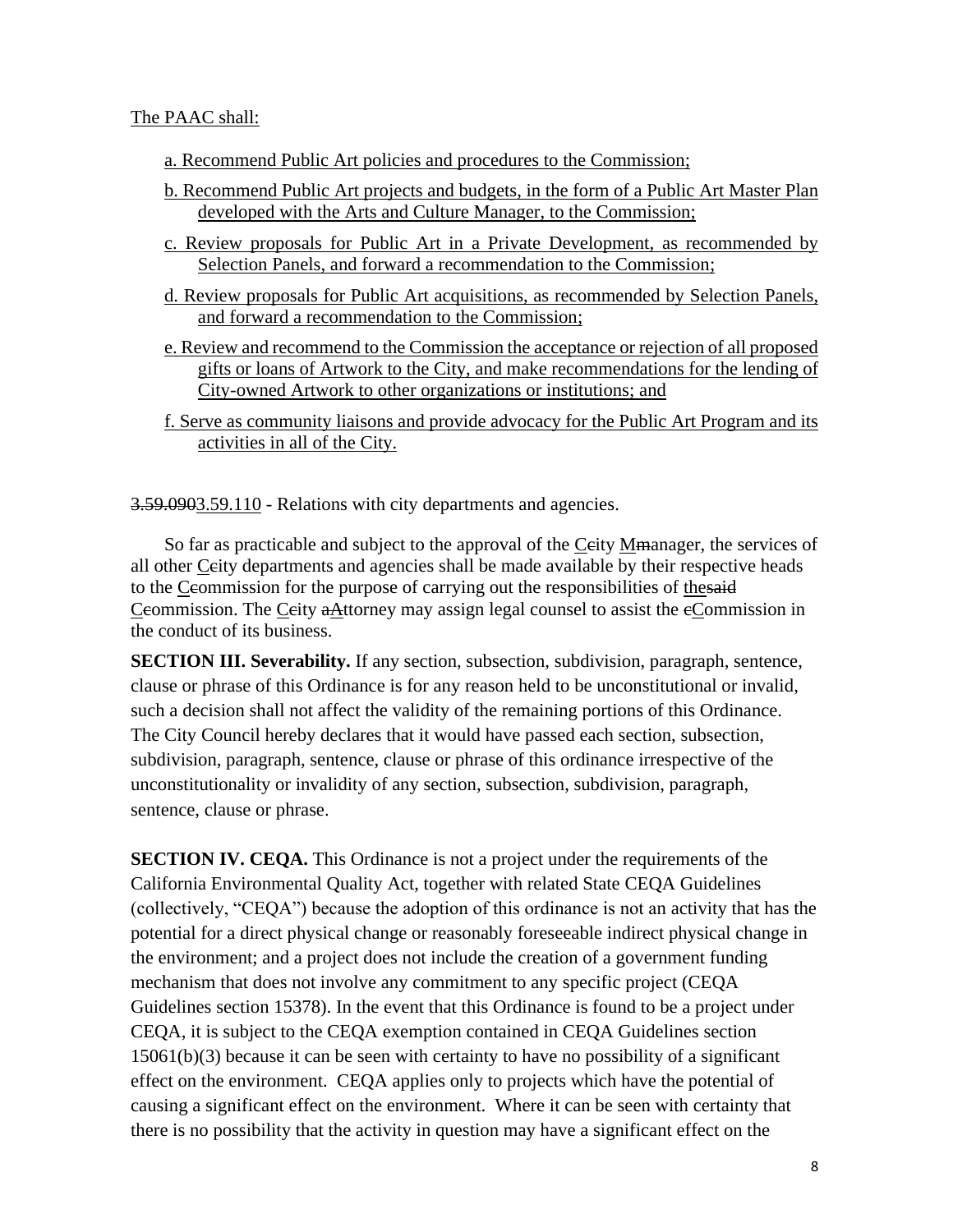environment, the activity is not subject to CEQA. In this circumstance, the amendments to the Ordinance would have no or only a de minimis impact on the environment. The foregoing determination is made by the City Council in its independent judgment.

**SECTION V. Effective Date.** This ordinance becomes effective thirty (30) days after its final passage and adoption.

\*\*\*\*\*\*\*